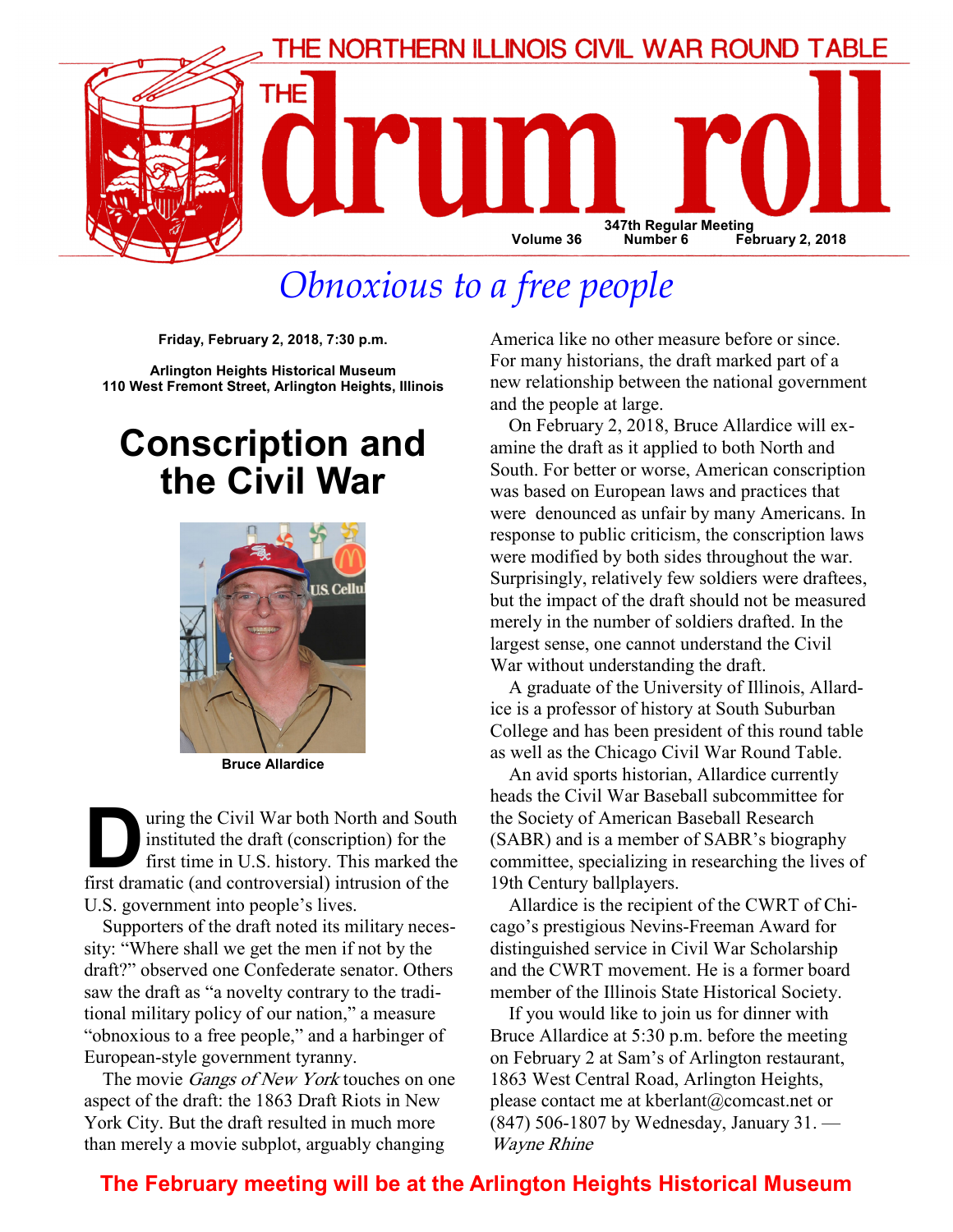# The Cushing Brothers in the Civil War

### By Pat McCormick

The January 5, 2018, our own president,<br>
Wayne Rhine, presented the round tab<br>
with the story of the four Cushing brot<br>
ers who served in the Union armed forces Wayne Rhine, presented the round table with the story of the four Cushing brothers who served in the Union armed forces.

The Cushings's Puritan forbears arrived in Massachusetts in 1638, and their grandfather served in the War of 1812 (in Winfield Scott's

brigade, no less). Their father, Milton Cushing, moved west to Wisconsin, but financial circumstances led the family to divide. Most of the family moved back east to New York while Milton stayed in Wisconsin. He died in 1847 while in the process of returning east to rejoin the clan.

Alonzo H. Cushing was born in 1841. Known as "Lon," he was a middling student who was fond of pranks. But despite his less-thanstellar academic record, a cousin was able to get him appointed to the U.S. Military Academy. Among his classmates were future generals James Wilson,

Wesley Merritt, George Custer, Stephen Ramseur, and Joseph Wheeler (the latter two would serve the Confederacy). Alonzo once again showed a tendency toward mischief and was even arrested for five days for excessive hazing of plebes (freshmen). Nonetheless he graduated with the West Point class of 1861.

Alonzo was assigned to the artillery, achieving the grades of 2nd lieutenant and then 1st lieutenant on the same day. His battery commander was Charles Griffin (who himself would become a general). The battery was in the thick of the fighting at First Manassas, losing two guns. As the beaten Union forces re-organized after that disaster, Alonzo was on the staff of General Edwin Sumner for a time, and then placed in Battery A, 4th U.S. Artillery. After seeing action at 2nd Manassas and Antietam, he was promoted to captain and assigned to the staff of General Darius Couch. Page 2 drum roll, February 2018



The four Cushing brothers

Soon enough, he was back with Battery B, 4th U.S., now the commander of the battery.

Alonzo's six 12-pounder Napoleons were lightly engaged at Chancellorsville, and then found themselves in heavy combat at Gettysburg. The battery was employed on July 2 against General James Longstreet's attack on the Union left

> and center, but its key moment came on July 3, when Battery A, 4th U.S., was positioned at the epicenter of Pickett's Charge. During the pre-assault bombardment, two of guns were lost and a third had a wheel damaged. Then, at the height of the infantry attack, the surge reached Cushing's position. Already wounded twice and needing the support of a sergeant to stand — Alonzo ordered canister, then double canister, and ran his remaining two guns right up to the stone wall. Just before General Lewis Armistead's infantry overran the battery, Alonzo was killed by a shot to his face.

Incredibly, it was not until 2014 — 151 years after his death — that Alonzo was awarded the Medal of Honor.

William B. Cushing was born in 1842. He exhibited an independent streak at an early age, running away from home (and jumping into the Chicago River) at age 3. The same cousin who secured Alonzo's appointment to West Point also arranged a spot for William at the U.S. Naval Academy. There he accumulated a long list of demerits and resigned when the commandant recommended his dismissal. However, a relative arranged a meeting with Secretary of the Navy Gideon Welles, who assigned William to the USS Minnesota. He saw his baptism of fire at Hatteras Inlet in 1861, then after challenging a fellow officer to a duel was forced to resign. Yet again he was reinstated by Welles and had positions on many ships. Serving (for the most part) in the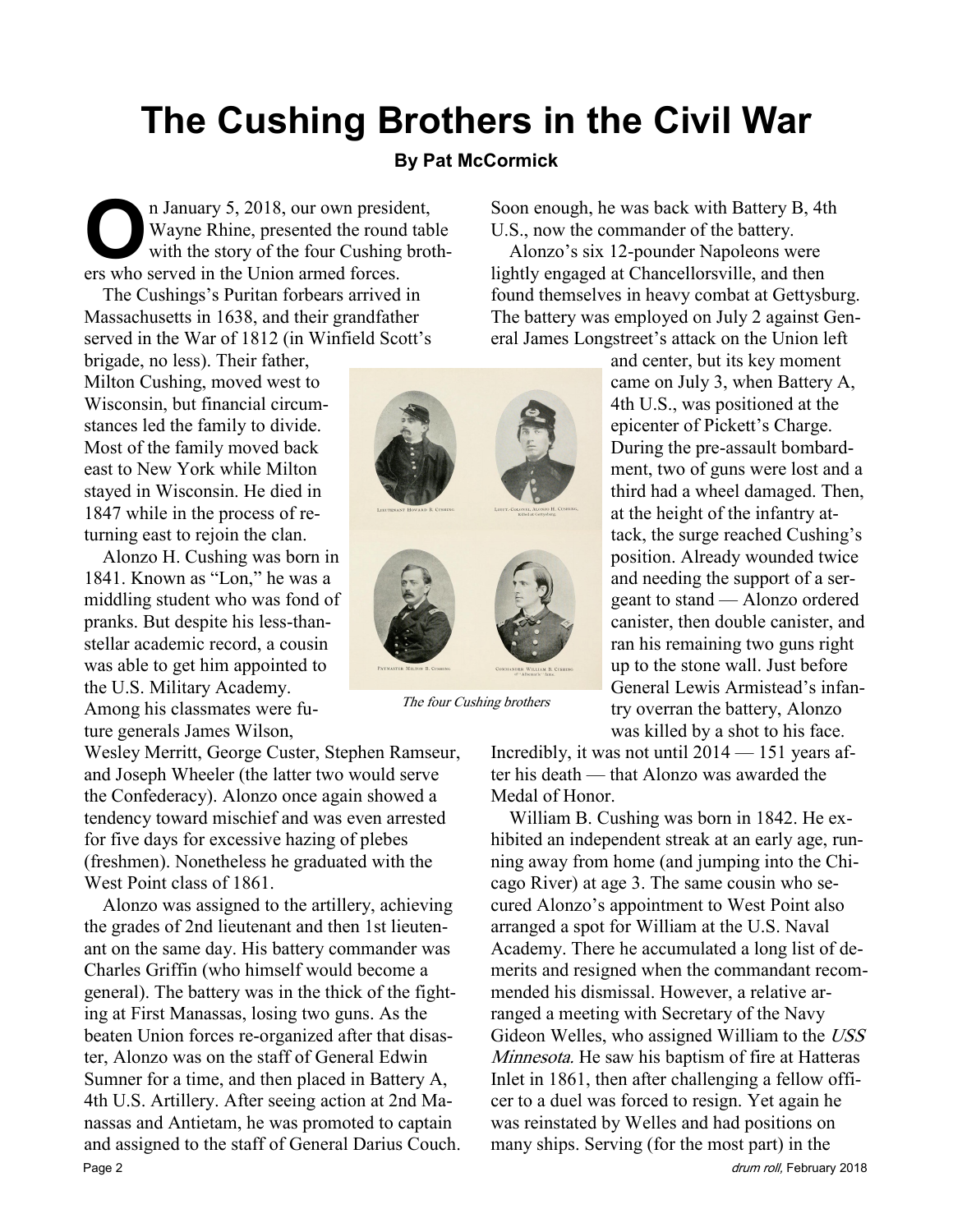blockading forces along the North Carolina coast, William became known for his daredevil exploits, one of which involved an unsuccessful attempt to capture Confederate General Louis Hebert. He also seized a British ship that he mistook for a blockade runner, nearly causing a second "Trent Affair."

William's most notable exploit was his 1864 attack on the Rebel ironclad Albemarle, which had sunk two Union warships on the Cape Fear River in North Carolina. William devised a plan whereby he would lead two motorized launches up the river under the cover of night and destroy the behemoth with "torpedoes" (as mines were known at the time) on spars extending from the front of the launches. (Only one launch was available, as it turned out.) As William drew close to the ironclad, his presence was discovered; under fire from pickets, he maneuvered next to the vessel, running it over a log barrier and exploding the torpedo against its hull. Albemarle sank in 8 feet of water.

William was one of only two survivors of the successful mission and was able to reach friendly lines. As a Navy man, he was not eligible for the

Medal of Honor, but received the Thanks of Congress (which was even more prestigious at the time). He returned to duty, serving as part of the Navy's land attack on Fort Fisher in 1865. He remained in the Navy after the war, but died at the age of 32 from sciatic tuberculosis (which ran in his family). No less than five U.S. Navy ships have been named for William, the most recent being decommissioned in 2005.

The other two Cushing brothers had less epic careers. Howard B. Cushing initially served with Battery B, 1st Illinois Artillery, serving at Fort Donelson and Shiloh. After Alonzo's death, Abraham Lincoln assigned Howard to command his brother's former battery (did these Cushings have connections, or what?). Howard even wore his brother's bloodstained shoulder straps. He remained in the army after the war, but was killed in an Apache ambush in 1871. The oldest of the brothers, Milton B. Cushing, served as a Navy paymaster throughout the war. He died in 1887 of the family curse, sciatic tuberculosis.

On behalf of the round table, I would like to thank Wayne Rhine for letting us know the illustrious Cushings.

### Eisenhower Library Discussion

The Civil War discussion group at the Eisenhower Library, 4613 North Oketo Avenue, Harwood Heights, meets on the first Saturday of the month from 10:00 until 11:30 a.m. On February 3 the group will discuss the battles for Chattanooga.

## Roster Changes

#### New members

Mr. Harold Knudsen 1228 Luther Lane Arlington Heights, Illinois 60004-4679 (703) 597-5957 e-mail james.longstreet@hotmail

drum roll, February 2018 **page 3** Mr. Walter Parus 1403A Orange Court Mt. Prospect, Illinois 60056-6311 (224) 578-2194 e-mail gsbbasso@gmail.com

### February Saturday Discussion

All members and guests are invited to participate in the session to be held at the Barrington Area Library, 505 North Northwest Highway, on Saturday, February 17, from 10:00 a.m. until noon. The topic will be coastal operations in Carolina.

These discussions are generally held on the third Saturday of the month from September through June. They are held to generate and foster a free exchange of ideas on Civil War events.

### Women's Civil War Book Club

The next book for the Civil War book club for women is *The Smoke at Dawn* by Jeff Shaara. Meeting date, time, and location had not been determined as of press time. If you are interested in joining the group, contact Denise Limburg at dlimburg@prodigy.net or  $(847)$  382-1022 or Mary Banks at zeller1@comcast.net or telephone (847) 497-3149.